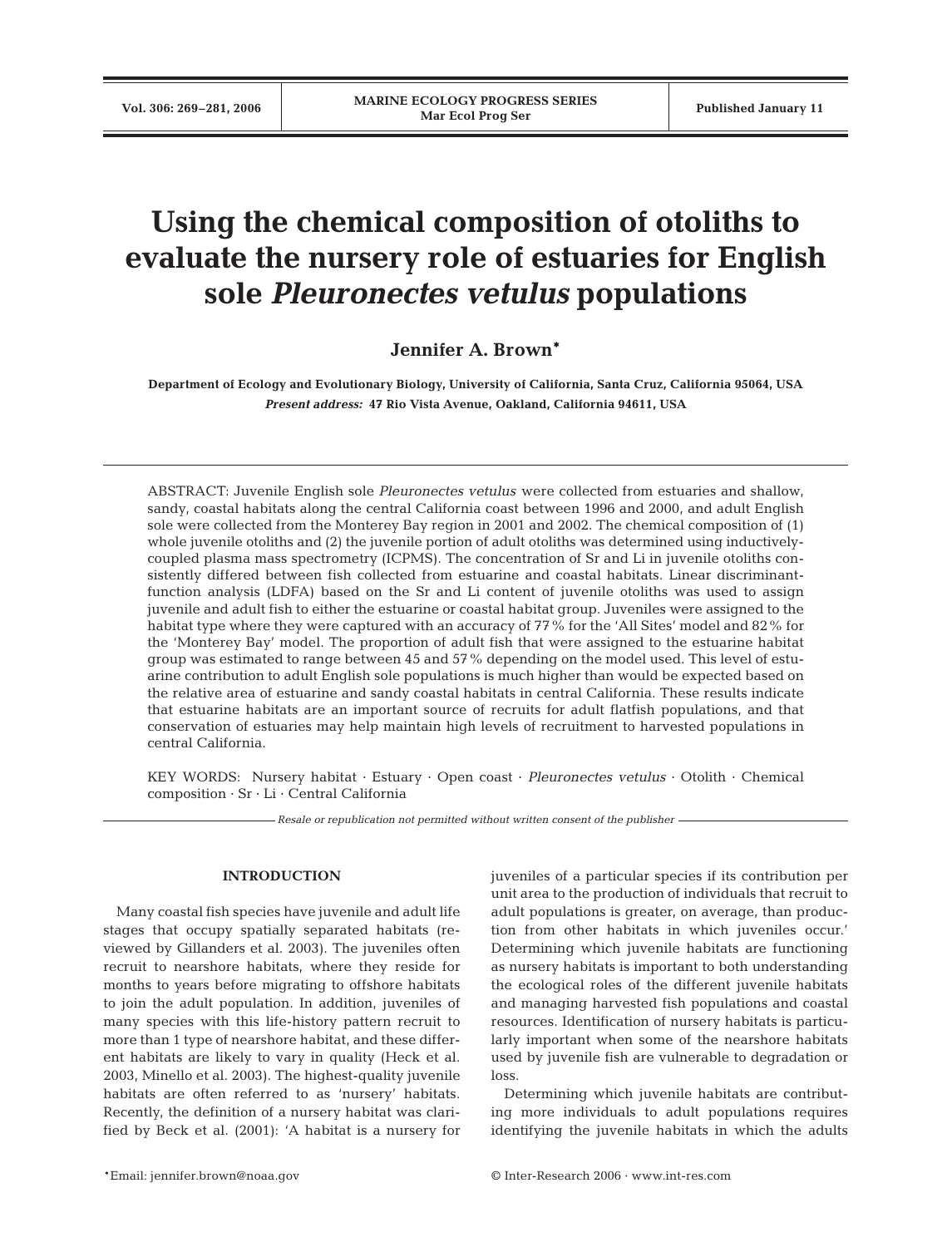once lived. One way to determine prior residence of adult fish is to manually tag fish in all the alternative juvenile habitats and, subsequently, recover these tagged individuals as adults. However, this method is logistically difficult to implement because the small size of juveniles and the high rate of juvenile mortality necessitate a large number of individuals being tagged to get meaningful results. An alternative method to manual tagging requires that juveniles incorporate markers (e.g. elements, isotopes) characteristic of and specific to the habitat in which they reside. Such natural 'habitat tags' that allow differentiation of individuals from different juvenile habitats have been found in the calcified structures of many different marine organisms, including coral skeletons, bivalve shells, marine mammal teeth, invertebrate statoliths, and fish otoliths (Campana & Thorrold 2001).

Chemically-based habitat tags incorporated within otoliths are particularly useful tools for determining prior residence of fish for 3 reasons. First, the deposition rate of trace elements into otolith material (aragonite in a protein matrix) can be influenced by environmental factors (e.g. water temperature, salinity, trace-metal abundance in the water) and physiological factors (e.g. growth rate, stress, ontogenic stage) that may differ between habitats (Campana 1999). Therefore, juvenile habitats with different environmental conditions may produce fish with otoliths that differ in their chemical composition. Second, otoliths are metabolically inert (Campana & Neilson 1985), which results in the permanent retention of the habitat tag. Third, because otoliths grow continuously and contain daily and annual banding patterns, they can be used as long-term chronological recorders of environmental conditions (Campana & Thorrold 2001). Hence, the environmental history of a fish at a specific time period in the past can be determined by analyzing the chemical composition of the portion of the otolith that corresponds to that specific time period.

Differences in the chemical composition of whole otoliths have been used to identify individuals with different dispersal histories (Swearer et al. 1999) or migratory patterns (Secor et al. 2001) and to differentiate individuals from different stocks (Campana et al. 1995, 2000), estuarine/riverine systems (Milton et al. 1997, Thorrold et al. 1998a,b, Gillanders & Kingsford 2000, Gillanders 2002b), or nearshore habitats, including rocky reef and estuary (Gillanders & Kingsford 1996) and open coast and estuary (Yamashita et al. 2000, Forrester & Swearer 2002). Analysis of the chemical composition of the otolith along a transect from the center to edge (i.e. covering the ontogeny of an individual) has been used to determine timing of migrations, annulus (annual band) formation and other lifehistory events (Toole et al. 1993, Halden et al. 2000,

Secor & Rooker 2000). In addition, analysis of only the juvenile portion of adult otoliths has allowed researchers to hindcast the juvenile habitat type from which adult fish originated (Gillanders & Kingsford 1996, Yamashita et al. 2000, Thorrold et al. 2001, Forrester & Swearer 2002, Gillanders 2002a, Patterson et al. 2004).

This study investigated the utility of using naturally occurring habitat tags in the otoliths of English sole *Pleuronectes vetulus* to determine the proportion of the adult population that recruited from 2 alternative juvenile habitats—estuaries and shallow coastal sandy habitats. The English sole is a commercially harvested species abundant along the Pacific coast of North America (Starr et al. 1998, Sampson & Al-Jufaily 1999). Juveniles recruit to estuaries or shallow sandy habitats along the open coast in the spring and early summer. In the fall, juveniles leave the nearshore habitats and move into progressively deeper water where they join the adult population offshore (Starr et al. 1998). I have shown (Brown, in press) that a distinguishable chemical habitat tag exists in the otoliths of juvenile English sole and speckled sanddab *Citharichthys stigmaeus* collected from estuarine and coastal habitats along the central California coast. The purpose of the present study was to: (1) characterize the habitat tag in juvenile English sole collected from estuarine and coastal habitats, (2) determine if this chemical habitat tag was present in adult English sole collected in Monterey Bay by analyzing the portion of the adult otolith that was deposited when the fish was a juvenile, and (3) determine the proportion of the adults that originated from estuarine habitats. Determining the proportion of the adults that recruited from estuarine habitats would give insight into whether estuarine habitats are functioning as nurseries for the English sole population in central California.

## **MATERIALS AND METHODS**

**Collection of samples.** The juvenile English sole used to characterize the juvenile habitat tag were collected between May and September from 7 estuaries and 11 coastal sites along a 500 km portion of the California coast (Fig. 1). This area encompassed most, if not all, of the likely source-habitats of adult English sole in central California (Jow 1969). All sites were sampled in 1999 and 2000, but due to logistical constraints, only a subset of these sites was sampled in 1998 (Table 1). English sole collected from Elkhorn Slough in 1996 and 1997 (by Dave Lindquist, Moss Landing Marine Laboratory) were also included in the analysis to increase the sample size of estuarine fish collected in the Monterey Bay region. Coastal juve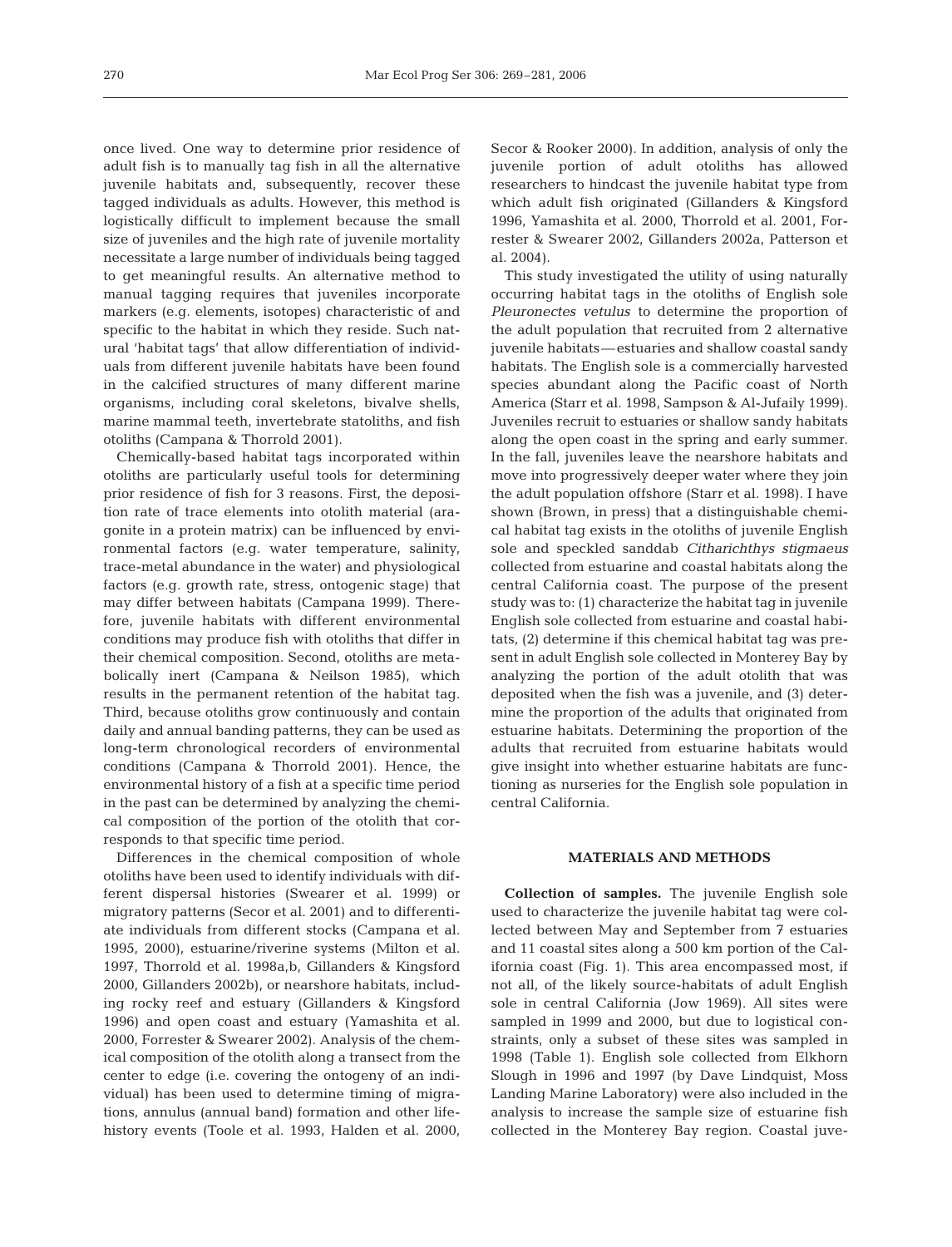niles were collected by otter trawl and estuarine juveniles were collected using a combination of otter trawl and beach seine. Adult English sole were collected in the Monterey Bay region (Fig. 1) at 3 different times: on research cruises in June and July of 2001 and from a commercial processor in May 2002 (Table 1). Fish were kept on ice or frozen until dissection. They were measured (mm total length) and sagittal otoliths were removed, cleaned of adhering tissue, and stored dry in plastic vials.

**Preparation of juvenile otoliths.** When available, between 10 and 15 juveniles site<sup>-1</sup> yr<sup>-1</sup> were selected for analysis (Table 1). Individuals were selected to span the size range collected at each site. In cases where fewer than 10 fish had been collected, all individuals were analyzed. The right sagittal otolith from each fish was transferred to acid-cleaned Eppendorf microcentrifuge tubes, weighed  $(\pm 0.01 \text{ mg})$  and left to soak for



Fig. 1. California (inset), showing open coast  $(\triangle)$  and estuary  $(\bullet)$  sites from which juvenile English sole were collected. All adults examined in this study were collected from Monterey Bay region (boxed area)

6 h in 30% Suprapur (EM Scientific)  $H_2O_2$  to remove organic material. Otoliths were then double-rinsed in Milli-Q water, triple-washed in dilute acid (0.01 N  $HNO<sub>3</sub>$ ) to remove surface contaminants, and doublerinsed again in Milli-Q water. Otoliths were transferred to 4 ml Nalgene (high density polyethylene) bottles and dissolved in  $1\%$  HNO<sub>3</sub> at a ratio of 2 ml of solution  $mq^{-1}$  otolith (final concentration of  $\sim 200$  ppm Ca). Following weighing, all sample handling was performed in a High Efficiency Particulate Air class 100 laminar-flow hood. Unless otherwise stated, all HNO3 used was trace-metal grade (Fischer Scientific). Initially, plasticware used in sample preparation and analysis was acid-leached in  $2 N HNO<sub>3</sub>$  for  $72 h$ , rinsed with Milli-Q water, and dried in the laminar-flow hood prior to use. However, this procedure was changed to include a longer acid-leaching process (7 d each in heated  $3$  N HCl and  $HNO<sub>3</sub>$ ) after continued leaching

> of Mg from the 4 ml Nalgene bottles was detected in procedural blanks (for a more detailed cleaning methodology see Brown 2003).

> **Preparation of adult otoliths.** Otoliths from adult fish of many species contain an annual banding pattern—wide opaque summer bands alternating with narrow translucent winter bands when viewed under reflected light (Campana 2001). Annual banding has been found in the otoliths and interopercular bones of adult English sole, with the first annulus (translucent band) formation beginning at the end of the first summer/fall growth period (Smith & Nitsos 1969, Van Cleve & El-Sayed 1969). To determine the birth year of the adult English sole collected in this study, the right sagittal otolith of each adult was viewed under a dissecting microscope using reflected light and a black background. Age (yr) was determined by counting translucent bands and using the date of collection to back-calculate birth year. The annual banding pattern was more easily discerned in some individuals than in others; only adults with a clear banding pattern that indicated a birth year corresponding to the years in which juveniles were collected (1998, 1999 and 2000) were selected for analysis  $(n = 67)$ .

> For the purpose of chemical analysis, the right sagittal otolith was embedded in epoxy (Epoxicure, Beuhler) and the juvenile core extracted. Juvenile cores consisted of all material deposited during the larval and juvenile growth seasons before formation of the first annulus. Cores were extracted by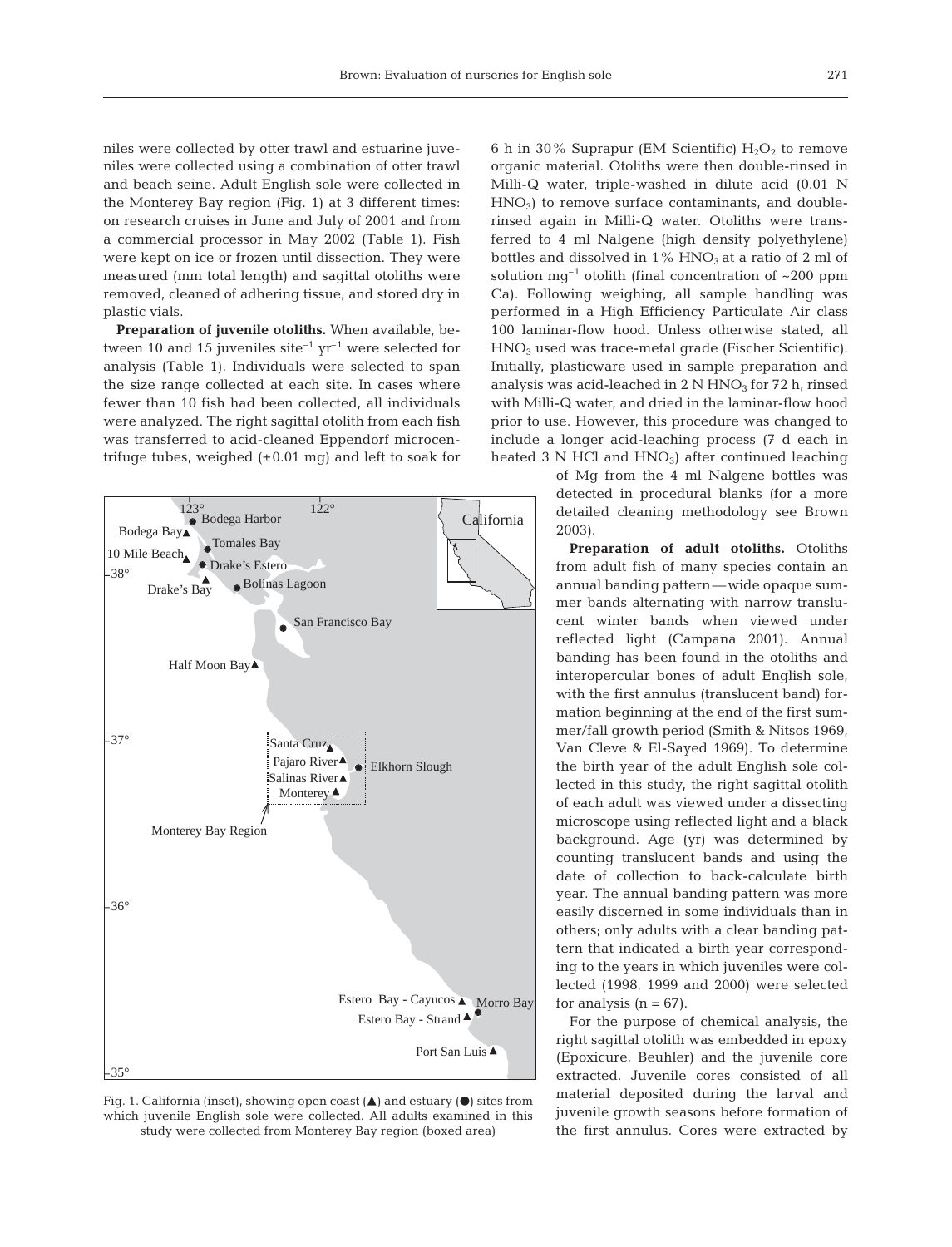Table 1. Pleuronectes vetulus. Collection sites, mean fish size (nm total length ± SE) and sample size (in parentheses) for juvenile and adult English sole collected from Table 1. *Pleuronectes vetulus*. Collection sites, mean fish size (mm total length ± SE) and sample size (in parentheses) for juvenile and adult English sole collected from<br>coastal (italics) and estuarine (boldface) habita coastal (italics) and estuarine (boldface) habitats for comparison of elemental composition of otoliths, nd: no data; (0): location sampled, but no fish collected

| Site (abbrev.)             | 1996              | 1997           | 1998                                                                                                                                                               | 1999                                                                                                                                                                                          | 2000                                                                                                                                                            | 2001                                                                                                     | 2002                 |
|----------------------------|-------------------|----------------|--------------------------------------------------------------------------------------------------------------------------------------------------------------------|-----------------------------------------------------------------------------------------------------------------------------------------------------------------------------------------------|-----------------------------------------------------------------------------------------------------------------------------------------------------------------|----------------------------------------------------------------------------------------------------------|----------------------|
| Juveniles                  |                   |                |                                                                                                                                                                    |                                                                                                                                                                                               |                                                                                                                                                                 |                                                                                                          |                      |
| <b>Bodega Harbor (BH)</b>  |                   |                |                                                                                                                                                                    |                                                                                                                                                                                               |                                                                                                                                                                 |                                                                                                          |                      |
| Bodega Bay (BB)            |                   | 겸겸겸겸겸겸겸        | $\begin{array}{c} \mathbf{nd} \\ \mathbf{nd} \\ \mathbf{71.6} \pm 3.5 \ (10) \\ \mathbf{nd} \end{array}$                                                           | $65.4 \pm 2.7$<br>$88.4 \pm 2.7$<br>$102.5 \pm 4.2$                                                                                                                                           | $\begin{array}{l} 4.1(11) \\ + 2.9(13) \\ + 7.0(11) \end{array}$<br>$78.5$<br>$74.6$<br>$78.5$<br>$57.5$                                                        | e d                                                                                                      |                      |
| Tomales Bay (TB)           |                   |                |                                                                                                                                                                    |                                                                                                                                                                                               |                                                                                                                                                                 |                                                                                                          |                      |
| 0 Mile Beach (TMB)         |                   |                |                                                                                                                                                                    |                                                                                                                                                                                               | $\pm$ 21.                                                                                                                                                       | <b>A B B B B B B B B B B B B B</b>                                                                       |                      |
| Drake's Bay (DB)           |                   |                |                                                                                                                                                                    |                                                                                                                                                                                               |                                                                                                                                                                 |                                                                                                          |                      |
| Drake's Estero (DE)        |                   |                | E E E                                                                                                                                                              | $\begin{array}{c} (0)\\ 83.3 \pm 6.6 \ (10)\\ 74.7 \pm 3.6 \ (13)\\ 81.9 \pm 3.8 \ (12)\\ 83.4 \pm 4.5 \ (13)\\ 83.4 \pm 4.5 \ (13)\\ 107.3 \pm 3.0 \ (12)\\ 101.7 \pm 8.7 \ (7) \end{array}$ | $(0)$ $(0)$ $(0)$ $(0.5 \pm 3.2)$ $(0.5 \pm 3.8)$ $(0.5 \pm 2.9)$ $(0.5 \pm 2.9)$ $(0.5 \pm 2.9)$ $(0.5 \pm 2.9)$                                               |                                                                                                          |                      |
| <b>Bolinas Lagoon (BL)</b> |                   |                |                                                                                                                                                                    |                                                                                                                                                                                               |                                                                                                                                                                 |                                                                                                          |                      |
| San Francisco Bay (SFB)    |                   |                |                                                                                                                                                                    |                                                                                                                                                                                               |                                                                                                                                                                 |                                                                                                          |                      |
| Half Moon Bay (HMB)        | d                 |                |                                                                                                                                                                    |                                                                                                                                                                                               |                                                                                                                                                                 |                                                                                                          |                      |
| Santa Cruz (SC)            | д                 | $_{\rm nd}$    |                                                                                                                                                                    | 5<br>2020<br>2020                                                                                                                                                                             |                                                                                                                                                                 |                                                                                                          |                      |
| Pajaro River (PR)          |                   | $_{\rm nd}$    |                                                                                                                                                                    | 92.7                                                                                                                                                                                          |                                                                                                                                                                 |                                                                                                          |                      |
| Elkhorn Slough (ES)        | $90.5 \pm 3.1(8)$ | ම<br>65.7      | 94.3 $\pm$ 4.6 (12)<br>nd<br>113.4 $\pm$ 3.6 (5)<br>80.3 $\pm$ 3.2 (10)<br>77.0 $\pm$ 6.7 (3)<br>84.6 $\pm$ 4.9 (11)<br>84.6 $\pm$ 4.9 (11)<br>82.1 $\pm$ 2.4 (11) | <u>ក្នុង</u><br>ភូមិភ្ន<br>$\pm 4.2$<br>$\pm 3.0$<br>95.0                                                                                                                                     | $82.7 \pm 4.7 (11)$ $78.5 \pm 3.7 (11)$ $84.9 \pm 4.8 (19)$ $84.9 \pm 4.8 (12)$ $76.3 \pm 4.2 (12)$ $78.1 \pm 3.2 (13)$ $78.1 \pm 3.4 (15)$ $78.1 \pm 3.4 (15)$ |                                                                                                          |                      |
| Salinas River (SR)         |                   | $\pm$ 6.2 nd   |                                                                                                                                                                    | $\pm 4.5$<br>87.3                                                                                                                                                                             |                                                                                                                                                                 |                                                                                                          |                      |
| Monterey (MY)              | 'n                | $_{\rm nd}$    |                                                                                                                                                                    |                                                                                                                                                                                               |                                                                                                                                                                 |                                                                                                          |                      |
| Estero Bay Cayucos (EBC)   | ¤                 | $_{\rm nd}$    |                                                                                                                                                                    |                                                                                                                                                                                               |                                                                                                                                                                 |                                                                                                          |                      |
| Estero Bay Strand (EBS)    | d                 | E E E<br>E E E | nd                                                                                                                                                                 | (0)<br>93.0 ± 4.8 (1)<br>91.6 ± 4.8 (10)<br>2 ± 5.6 (13)                                                                                                                                      | $\frac{4.3}{5.0}$<br>$78.1$ :<br>$71.0$ :                                                                                                                       | E E E E E                                                                                                |                      |
| Morro Bay (MB)             | 김                 |                | මු<br>$\pm$ 6.1 (<br>85.7                                                                                                                                          |                                                                                                                                                                                               | $\begin{array}{c} (13) \\ 1 \end{array}$<br>$+$<br>83.2                                                                                                         |                                                                                                          |                      |
| Port San Luis (PSL)        |                   |                |                                                                                                                                                                    | $\odot$<br>± 6.4<br>86.7                                                                                                                                                                      | (13)<br>5.7<br>$\pm$<br>S.                                                                                                                                      |                                                                                                          | 777777777777777777   |
| <b>Adults</b>              |                   |                |                                                                                                                                                                    |                                                                                                                                                                                               |                                                                                                                                                                 |                                                                                                          |                      |
| Monterey Bay - June 2001   | ¤                 | e d            | e d                                                                                                                                                                | E E E                                                                                                                                                                                         | E E E                                                                                                                                                           | $\begin{array}{c} 197.9 \pm 4.7 \ (8) \\ 244.5 \pm 7.3 \ (17) \\ \mathrm{nd} \\ \mathrm{nd} \end{array}$ | nd<br>nd             |
| Monterey Bay - July 2001   | g                 |                |                                                                                                                                                                    |                                                                                                                                                                                               |                                                                                                                                                                 | (17)                                                                                                     |                      |
| Monterey Bay - May 2002    | g                 | Ē              | $_{\rm nd}$                                                                                                                                                        |                                                                                                                                                                                               |                                                                                                                                                                 |                                                                                                          | $277.5 \pm 3.1$ (42) |
|                            |                   |                |                                                                                                                                                                    |                                                                                                                                                                                               |                                                                                                                                                                 |                                                                                                          |                      |

cutting away the surrounding otolith material in a multi-step process (Fig. 2). The first 2 steps used a low-speed isomet saw fitted with diamond blades and run with Milli-Q water as the lubricant. First, the rostrum and postrostrum were removed by cutting with a single blade through the first annulus. Double blades fitted with spacers were then used to cut a thin section (approximately 300 µm thick) along the sagittal plane. The thin section was attached to a microscope slide using double-sided tape and then a microdrill was used to free the juvenile core from the surrounding otolith material by drilling along the first annulus. The thin sections were fragile and frequently cracked during the drilling process. All available pieces of each core were removed from the tape, placed in an acid-cleaned Eppendorf tube and rinsed twice with Milli-Q water to remove dust contamination from the drilling process. Cores were then weighed and cleaned following the same procedure used for juvenile otoliths. Based on a comparison of whole otoliths and otoliths cut into pieces using a diamond saw, Dove et al. (1996) concluded that a similar procedure of rinsing



Fig. 2. *Pleuronectes vetulus.* Juvenile core isolated from otoliths of adult English sole in a multistep process. An isomet saw was used to remove edge material from the rostrum and post-rostrum along Cuts A and B, and to make a thin section approximately 300 µm thick along the sagittal plane (plane of this page). A microdrill was used to remove right and left sides from the thin section by drilling along translucent band corresponding to 1st winter (Paths C and D)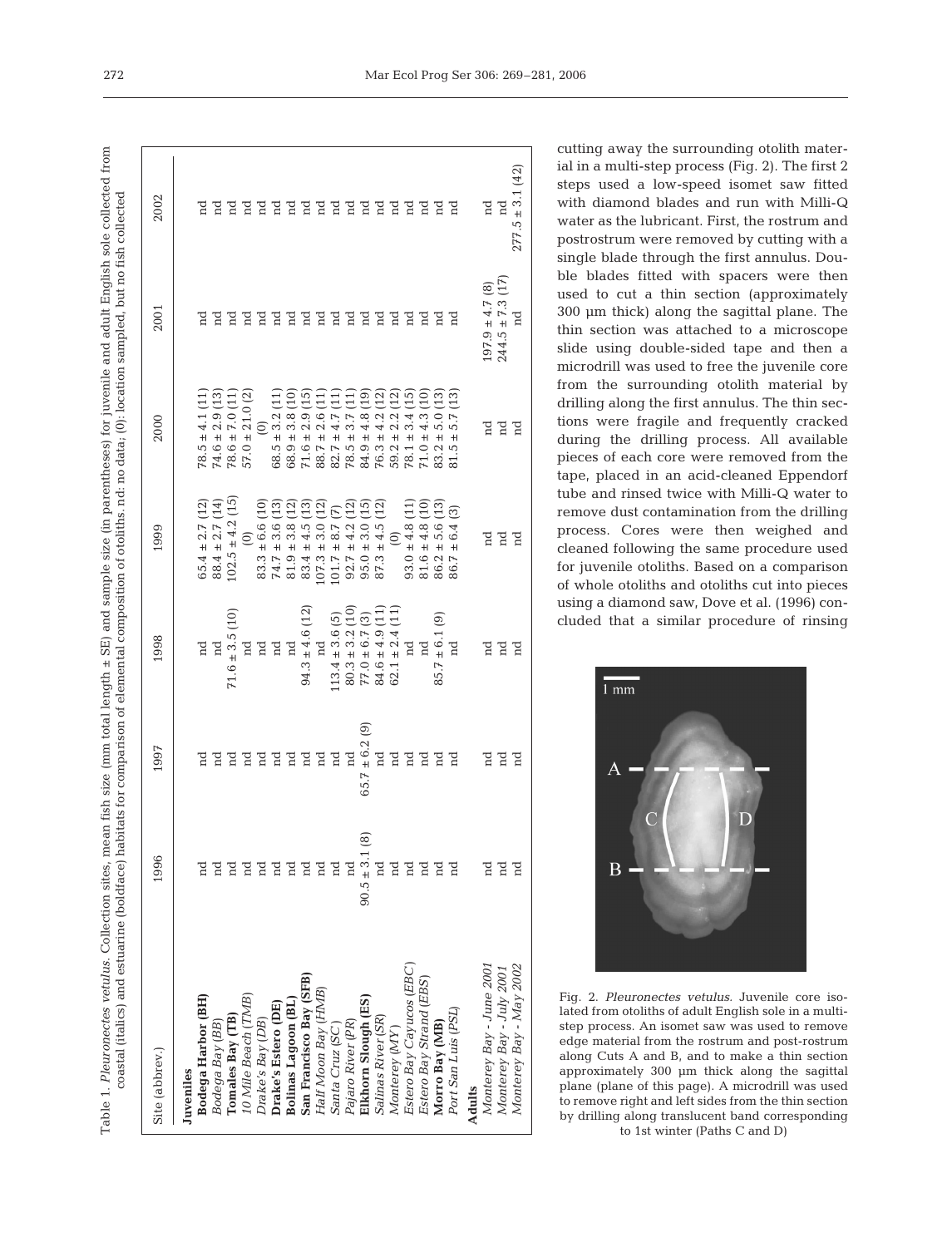otolith pieces with a combination of Milli-Q water and dilute acid removed any contamination acquired during the sawing process. The cores were left to dry over night in a laminar-flow hood.

**Sample analysis.** A procedural blank was prepared in the same manner as samples, but no otolith was present. The procedural blank was compared to the system blank to determine if contamination occurred during processing. System blanks were made from the same acid used for sample dissolution. System blanks were run every 4 samples and were used for blank corrections and to determine limits of detection. A spike standard was prepared by gravimetrically spiking a Ca standard solution with appropriate concentrations of Li, Mg, Mn, Ni, Cu, Zn, Sr, Ba, Pb to match the typical elemental composition of the otoliths. The spike standard was analyzed every 4 samples to track, and correct for, instrument drift. A consistency standard (a bulk digestion of flatfish otoliths) was analyzed at the beginning of each run of 24 samples to assess consistency of measurements over multiple runs within a day and over multiple days. All measurements were carried out on a Finnigan MAT Element sectorfield inductively coupled plasma mass spectrometer (ICPMS).

Initially, 10 elements ( ${}^{7}$ Li,  ${}^{25}$ Mg,  ${}^{43}$ Ca,  ${}^{55}$ Mn,  ${}^{62}$ Ni,  ${}^{63}Cu$ ,  ${}^{66}Zn$ ,  ${}^{87}Sr$ ,  ${}^{138}Ba$ ,  ${}^{208}Pb$ ) were chosen for study based on preliminary analysis of the composition of juvenile flatfish otoliths. The limits of detection of each element were calculated for each run as 3 times the standard deviation of the system blank, and were applied to blank corrected intensities. Ni, Cu, Zn, and Pb intensities were frequently at or below detection limits, and were therefore removed from the analysis; Mg was removed due to possible contamination from 4 ml bottles; Li, Mn, Sr, and Ba were consistently above detection limits and could be used for statistical analysis. Element: $Ca^{43}$  ratios were determined from blankcorrected intensities using the spiked standard to correct for instrumental mass discrimination (following Rosenthal et al. 1999). Estimates of precision (% relative standard deviation) based on repeated analysis of the otolith consistency standard were determined for each elemental ratio to be:  ${}^{7}$ Li:<sup>43</sup>Ca = 2.62 %, <sup>55</sup>Mn:<sup>43</sup>Ca  $= 1.17 \text{ %}, \, {}^{87}\text{Sr}: {}^{43}\text{Ca} = 1.15 \text{ %}, \, {}^{138}\text{Ba}: {}^{43}\text{Ca} = 1.49 \text{ %}$  (n = 16).

In a related investigation of the spatial and temporal patterns in element concentrations in the otoliths of these juvenile English sole, I found that Sr and Li concentrations differed between estuarine and coastal habitats and that these differences were consistent over the 3 yr studied (1998 to 2000) (Brown, in press). Although Ba and Mn also showed significant habitat differences, these differences were only present in some years. Because the adults used in this study were born over the 3 yr in which juveniles were collected,

only the elements (Sr and Li) that showed temporal stability in the chemical tag were included in statistical analysis.

**Analysis of data from juveniles.** Data from each element was checked for univariate normality and homogeneity of variances (following Quinn & Keough 2002). Sr was normally distributed after  $log_{10}$ -transformation; Li was normally distributed without transformation. To ensure that differences in otolith size (≈fish size) among samples did not confound any spatial patterns in elemental composition, the effect of otolith weight (OW) on element ratio was examined. A significant relationship was found for Li (Fig. 3; Li =  $-0.314$ OW + 6.939;  $r^2 = 0.172$ ,  $p < 0.001$ ), but not for Sr. Hence, Li values were detrended using a 2-step process: (1) the slope of the regression line was used to estimate a Li value corresponding to an otolith weight of 7.0 mg (an approximate 'end-of-season' otolith weight; see below); and (2) for each sample, the specific residual from the regression relationship was added to the estimated Li value. This procedure produced a distribution of sample Li values that were unaffected by otolith weight. By detrending Li values to an end-of-season otolith weight, the resulting statistical models could be used to classify adults using their otolith cores, which contained material deposited during the entire juvenile growth season. Using the relationship between otolith weight (OW) and total length (TL) for juvenile and subadult English sole  $(\sqrt{OW} = 0.021TL - 0.249)$ ,  $r^2$  = 0.88, p < 0.001), I calculated that an otolith weight of 7.0 mg corresponded to a fish size of 140 mm TL.



Fig. 3. *Pleuronectes vetulus.* Relationship between otolith weight (OW, mg) and Li:Ca in right sagittal otoliths of juveniles ( $r^2 = 0.172$ ,  $p < 0.001$ )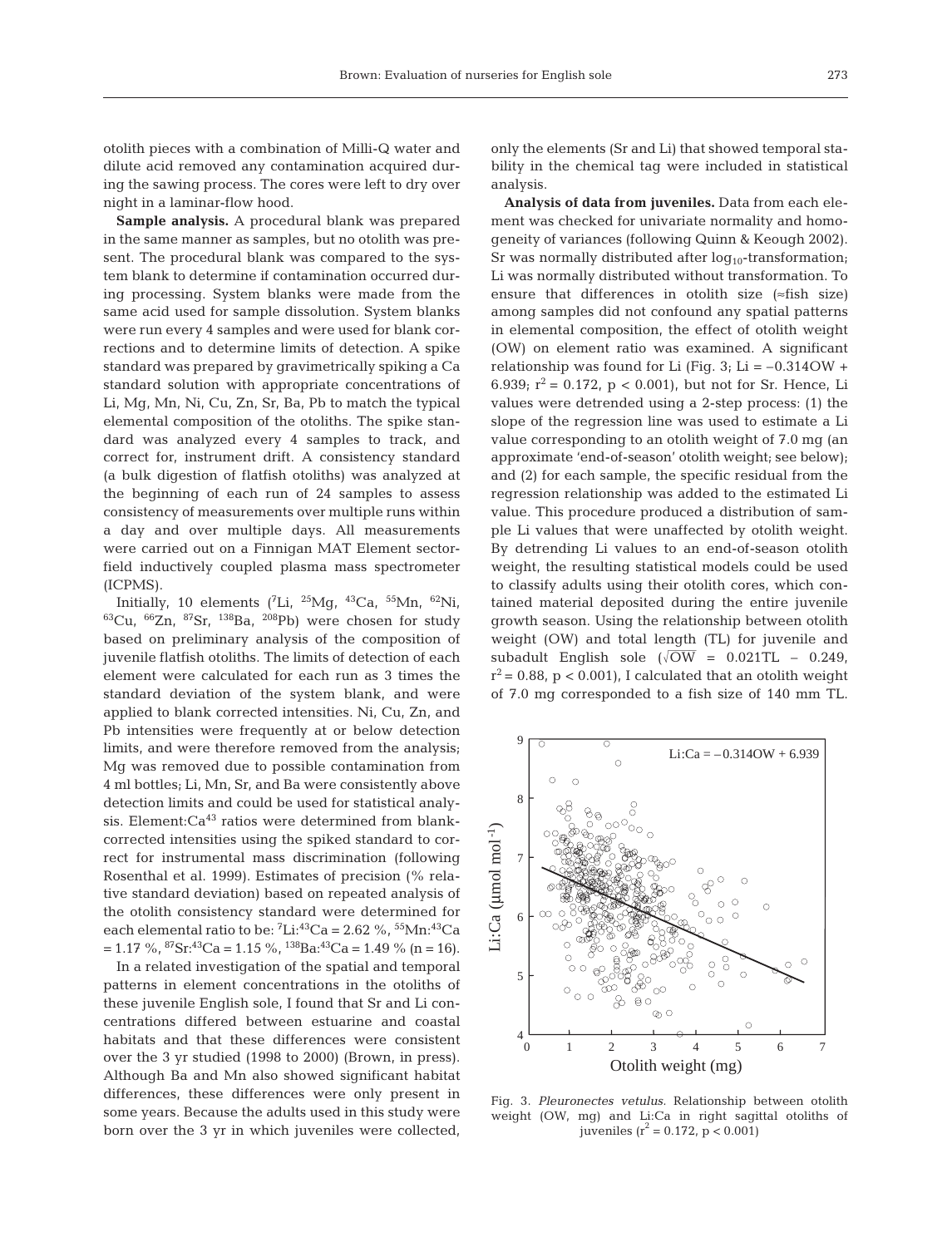This end-of-season size was selected because juveniles larger than 140 mm are rarely encountered in estuarine habitats (summarized by Shi et al. 1997), and a first annulus begins to form in the interopercular bones of English sole that are approximately 135 mm (Smith & Nitsos 1969).

I created 2 different juvenile classification models based on 2 types of movement patterns observed by Jow (1969), who found that most adult English sole tagged in California were non-migratory—they were re-captured near the release area. However, a few individuals exhibited migrations along the coast. The All Sites model used juveniles collected from every site in the study area under the assumption that the adults, although collected in the Monterey Bay region, could have migrated to that region from juvenile habitats to the north or south. The 'Monterey Bay' classification model only included juveniles collected from sites in the Monterey Bay region under the assumption that the adults collected in Monterey Bay were likely to be non-migrants and had resided in that same region as juveniles.

For each model, linear discriminant-function analysis (LDFA) was used to classify juvenile fish as being either from estuarine or coastal habitats based on the Sr and Li concentrations in their otoliths. The classification accuracy of each discriminant function was determined by comparing the jackknife (leave-one-out)-predicted group membership to the actual group membership and calculating the percentage of individuals that were correctly classified. Assumptions of LDFA, including multivariate normality and homogeneity of variance– covariance matrices, were checked graphically using squared-Mahalanobis distance plots and by examining the spread of each group on the canonical variate axes (following Tabachnick & Fidell 2001).

**Adult classification.** Juvenile cores isolated from adult otoliths were assigned to a habitat group using both the All Sites and Monterey Bay classification models. In each case, the default classification model used Li values that had been detrended to an end-ofseason size of 140 mm TL to classify the juvenile fish. To investigate the impact that selecting 140 mm as the end-of-season size may have had on the classification of adults, I also created classification functions using Li values detrended to 135 and 145 mm TL. These alternative classification models would not change the classification accuracy of the models for juvenile fish, but they could alter the assignment of adults to estuary and coastal habitat groups.

**Edge contamination.** Despite intense efforts to remove all material surrounding the juvenile cores (hereafter referred to as edge material), it is possible that edge material was not completely removed from some cores during the sectioning and drilling process.

It is likely that edge material differed in chemical composition from core material. Thus, the presence of edge material in a core sample might cause inaccurate measurement of the chemical habitat tag in the cores. The most likely source of edge contamination is Age 1 material (first translucent and second opaque zones) adjacent to the core. However, this material could not be isolated for chemical analysis given the methodological constraints of the drilling process. Instead, all edge material that remained after drilling, consisting of a mixture of Age 1 and Age 2+ material (second translucent zone to edge of otolith) (depending on the age of the adult), was collected and analyzed for each of 13 adults. A paired *t*-test was used to determine if the core and edge material from a given individual differed in chemical composition and the magnitude of this difference. This estimate of the chemical composition of adult edges was used to correct for potential contamination of the cores.

To explore how contamination of cores with edge material might affect the classification of adults, 2 alternative scenarios were explored. The elemental concentrations measured in a core were adjusted assuming that either 10 or 25% of the mass of the core was actually edge material. To determine the 'true' chemical composition of the core material, the values of Sr and Li measured in the cores had to be adjusted to remove the effect of chemical contamination by edge material. The following equation was used to adjust the Li:Ca concentrations measured in each core under the assumption of 10% contamination:

$$
\text{Li}_{10} = \frac{\text{Li}_{\text{measured}} - (0.10 \cdot \text{E}_{\text{mean}})}{1 - 0.10} \tag{1}
$$

where  $Li_{10}$  is the adjusted concentration of core Li,  $Li<sub>measured</sub>$  is the Li concentration measured in the core, and  $E_{mean}$  is the mean Li concentration of edge material (n = 13). Similar equations were used to adjust Li values assuming 25% contamination, and to adjust Sr values assuming 10 and 25% contamination. The adjusted values represented the best estimate of the habitat tag in the juvenile core of each adult otolith. The core values, adjusted under both the 10 and 25% contamination scenarios, were classified as either estuarine or coastal using the default All Sites and Monterey Bay discriminant models (juvenile Li values detrended to 140 mm TL).

**Correction of adult classification.** Adults were assigned to estuarine or coastal habitat groups using discriminant models based on the chemical composition of the otoliths of juvenile estuarine and coastal fish. Although these models showed high classification accuracies for juvenile fish, in no case were they perfect (i.e. a classification accuracy of 100%); that is, the discriminant models misclassified some juvenile fish. It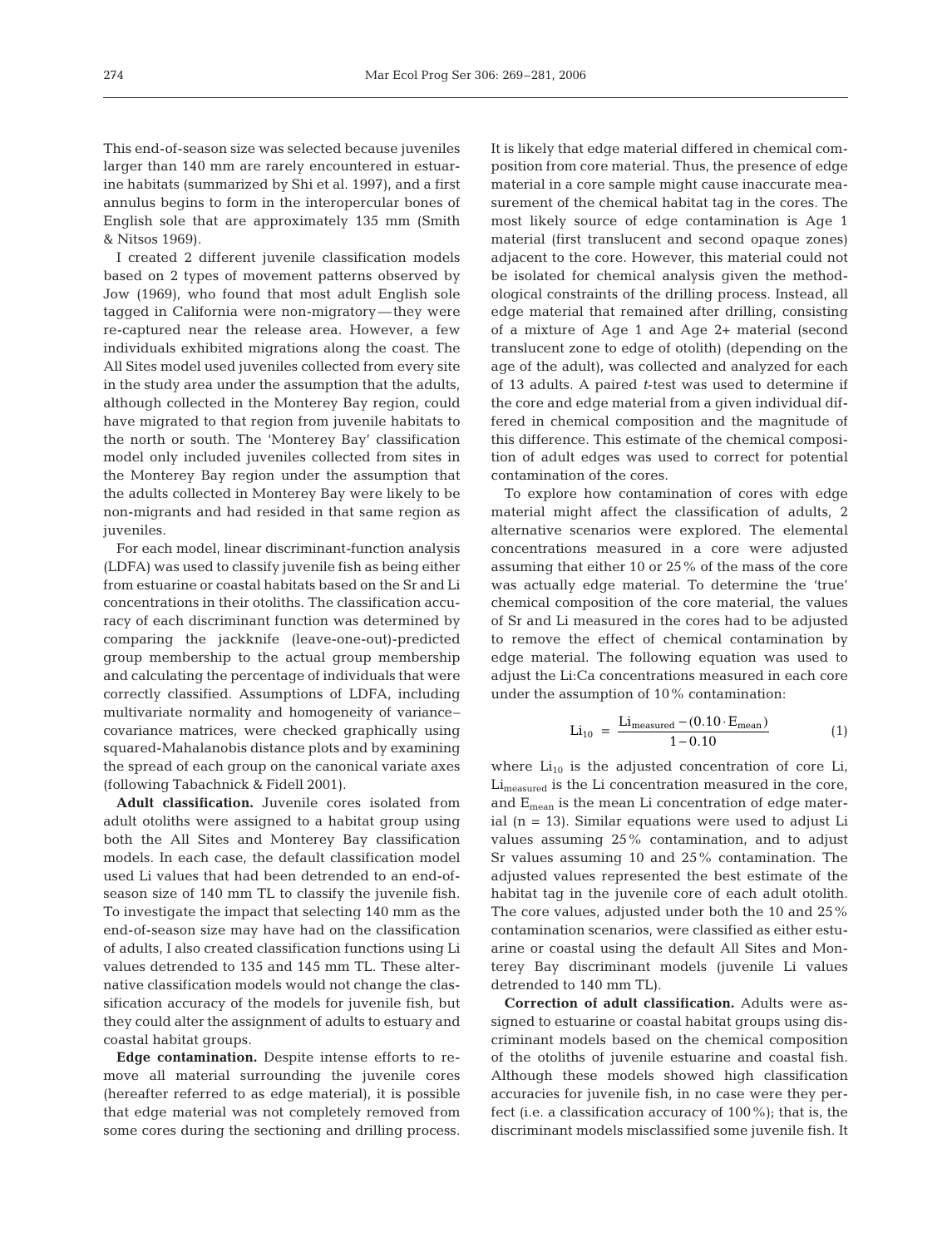is likely that errors also occurred when the discriminant models were used to assign adults to estuarine and coastal habitat groups. Under the assumption that a similar error rate occurred during assignment of juveniles and adults, I used the following equation to correct the number of adults assigned to the estuarine group to reflect the probabilities that (1) estuarine fish had been correctly classified as estuarine, and (2) estuarine fish had been incorrectly classified as coastal:

$$
N[adjusted, e] = p[e] \cdot N[e] + (1 - p[c]) \cdot N[c]
$$
 (2)

where N[e] and N[c] are the number of adults classified as estuarine and coastal by the classification model and p[e] and p[c] are the probabilities that an estuary fish and a coastal fish are correctly assigned by the classification model (based on the percentage of juveniles correctly classified in the model).

## **RESULTS**

#### **Juvenile classification model**

In the All Sites model, estuarine fish had higher Sr (0.29  $\pm$  0.003 mmol mol<sup>-1</sup>) and lower Li (4.34  $\pm$ 0.044 µmol mol<sup>-1</sup>) than coastal fish  $(0.23 \pm 0.003$  mmol mol<sup>-1</sup> and 5.09  $\pm$  0.037 µmol mol<sup>-1</sup>, respectively)



Fig. 4. *Pleuronectes vetulus.* Comparison of concentration of Sr and Li in otoliths of juveniles and adults. Sr and Li concentrations in otoliths of juvenile fish collected from open coast and estuary habitats are shown for all sites between Bodega and Port San Luis (A,B) and Monterey Bay sites only (C,D). Sr and Li concentration are shown for cores of all adult otoliths collected from Monterey Bay  $(n = 67)$  and for a comparison of chemical composition of the cores and edges for a subset of these adults  $(n = 13)$ 

(Fig. 4). Given these differences in elemental concentrations, the All Sites discriminant function was able to accurately separate juvenile fish into estuarine and coastal groups (Wilk's  $\lambda$ ,  $F_{2.469} = 161.6$ , p < 0.001). Using the jackknife classification procedure on the sample of 472 fish, 81% of coastal fish  $(n = 238)$  and 73% of estuarine fish  $(n = 234)$  were correctly classified for an overall classification accuracy of 77%.

Under the Monterey Bay model, the mean concentration of Sr and Li was  $0.27$  ( $\pm 0.007$  mmol mol<sup>-1</sup>) and 4.17 ( $\pm$ 0.098 µmol mol<sup>-1</sup>) in estuarine fish and 0.23  $(\pm 0.003 \text{ mmol mol}^{-1})$  and 5.06  $(\pm 0.049 \text{ mmol mol}^{-1})$  in coastal fish (Fig. 4). The Monterey Bay discriminant function also was able to accurately separate juvenile fish into habitat groups (Wilk's  $\lambda$ ,  $F_{2.165} = 62.5$ , p < 0.001). Using the jackknife classification procedure on this reduced sample of 168 fish, 85% of coastal fish  $(n = 114)$  and 74% of estuarine fish  $(n = 54)$  were correctly classified for an overall classification accuracy of 82%.

#### **Adult classification**

The concentration of Sr and Li measured in juvenile cores of adult otoliths was very similar to the Sr and Li concentrations found in otoliths from estuarine and

> coastal juveniles (Fig. 4). Under the default All Sites model, 47 adults were classified as estuarine and 20 were classified as coastal (Table 2). However, the default model had misclassified 19% of coastal juveniles and 27% of estuarine juveniles. Correcting for these errors in the classification model (Eq. 2) resulted in an estimate of 38 estuarine and 29 coastal adults; that is, 57% of the adult fish were estimated to have spent a portion of their juvenile period in estuarine habitats. This result was unchanged using Li values detrended to 135 mm (TL). Using Li values detrended to 145 mm resulted in a slightly lower estimate of the percentage of the adult population that came from estuaries (52%).

> The Monterey Bay classification model provided slightly lower estimates of estuarine residence. Under the default model, 43 adults were classified as estuarine and 24 were classified as coastal (Table 2). Correcting these values for error in the default classification model resulted in an estimate of 35 estuarine and 32 coastal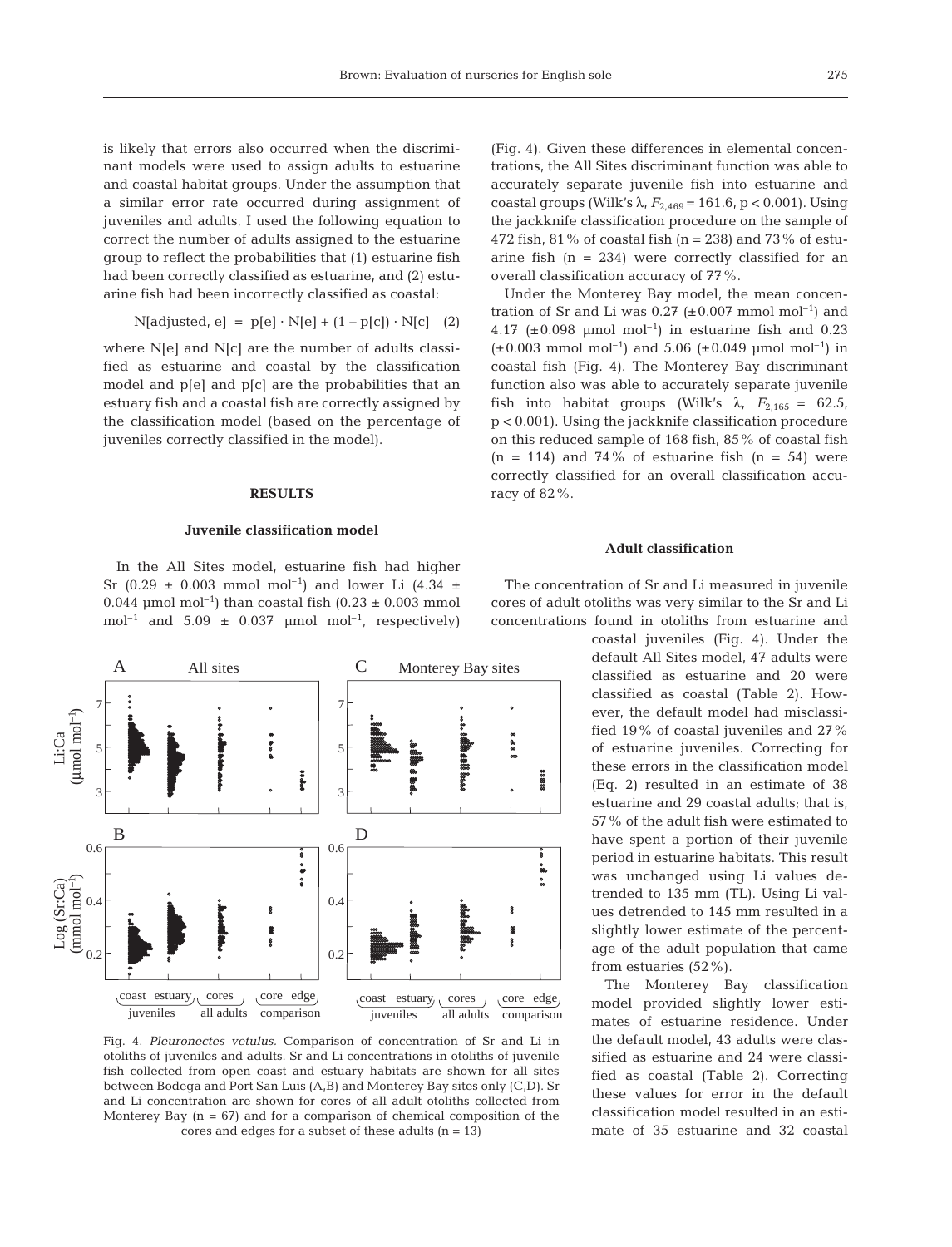Table 2. *Pleuronectes vetulus.* Number of adult English sole classified into either coast or estuary habitat group (n), number in the estuary group corrected (Eq. 2) for error in the juvenile classification model (n corrected), and resulting percentage in the estuary group (% corrected) using discriminant functions derived from juveniles collected from (A) all sites between Bodega Bay and Port San Luis and (B) Monterey Bay only. Default classification model used Li values detrended to a juvenile size of 140 mm total length (TL); discriminant functions based on Li values detrended to 135 and 145 mm were also used to classify adults. The default model assumed no contamination of adult otolith cores with material from the otolith edge. Sr and Li (detrended to 140 mm) values in cores were adjusted (Eq. 1) assuming 10% of core material was contaminated with edge material before classification

| Classification model     | Coast | Estuary |             |             |
|--------------------------|-------|---------|-------------|-------------|
|                          | n     | n       | n corrected | % corrected |
| (A) All Sites            |       |         |             |             |
| Default                  | 20    | 47      | 38          | 57          |
| $Li:Ca$ (135 mm TL)      | 20    | 47      | 38          | 57          |
| $Li:Ca(145 \, mm \, TL)$ | 26    | 41      | 35          | 52          |
| $10\%$ contamination     | 33    | 34      | 31          | 46          |
| (B) Monterey Bay         |       |         |             |             |
| Default                  | 2.4   | 43      | 35          | 53          |
| $Li:Ca$ (135 mm TL)      | 20    | 47      | 38          | 56          |
| $Li:Ca(145 \, mm \, TL)$ | 29    | 38      | 32          | 48          |
| $10\%$ contamination     | 33    | 34      | 30          | 45          |

adults: 53% of the adults were estimated to have resided during a portion of their juvenile period in Elkhorn Slough, the only estuarine habitat located in the Monterey Bay region. Using Li values detrended to 135 and 145 mm resulted in estimates that 56 and 48% of the adults came from Elkhorn Slough (Table 2).

#### **Edge contamination**

The core and edge portions of adult otoliths differed significantly in their Li content (paired *t*-test,  $t_{12} = -5.621$ , p < 0.001). In general, Li was less abundant in edges  $(3.50 \text{µmol mol}^{-1})$  than in cores  $(4.97 \text{ µmol mol}^{-1})$  (Fig. 4). All but 2 adults showed similar decreases in Li content between the core and edge portions of their otoliths. The Li concentrations in edges was similar to the Li concentrations found in otoliths from estuarine juveniles (Fig. 4). Therefore, contamination of cores with edge material would decrease the Li values measured in some cores (particularly those with higher Li concentrations) and cause them to more closely resemble estuarine juveniles. However, contamination with edge material would not significantly alter Li values in cores with low Li concentrations. By adjusting the core values under the assumption of 10 or 25% contamination of the core mass with edge material, the Li concentration of cores with already high Li was increased. These elevated core values were within the range of Li values observed in juvenile otoliths under the 10% contamination scenario, but not under the 25% contamination scenario (Fig. 5). Therefore, a level of 25% contamination was considered unlikely based on adjusted Li values.

Cores and edges also differed significantly in their Sr content (paired *t*-test,  $t_{12}$  = 13.40, p < 0.001). Sr was more abundant in edges  $(0.522 \text{ mmol mol}^{-1})$  than in cores  $(0.298 \text{ mmol mol}^{-1})$  (Fig. 4). All 13 adults analyzed showed similar increases in Sr content between the core and edge portion of the otolith. Sr concentrations in edges were well above the Sr concentrations measured in otoliths of juveniles from either estuarine or coastal habitats. Therefore, contamination of cores with edge material would elevate the true Sr values of cores, and make the cores more closely resemble estuarine juveniles. By adjusting the core values under the assumption of 10 or 25% contamination, the Sr value for all cores was decreased. The decreased core values were within the range of Sr values observed in juve-

nile otoliths under the 10% contamination scenario, but not under the 25% contamination scenario (Fig. 5). As with Li, a level of 25% contamination of core mass was considered unlikely based on adjusted Sr values.

Given that the 10% contamination scenario appeared plausible, cores were reclassified with the default All Sites and Monterey Bay classification models (Li detrended to 140 mm TL) using Li and Sr values adjusted for 10% contamination. Under the default All Sites model, and after correction for assignment error in that model, 31 adults were classified as estuarine and 36 were classified as coastal (Table 2); that is, 46% of the adult fish were estimated to have spent time in the estuarine habitats. Similar estimates were found using the default Monterey Bay model: 45% of the adult fish were estimated to have spent a portion of their juvenile period in the Elkhorn Slough estuary (Table 2). Thus, removing the effect of possible contamination of the cores by edge material resulted in a slight decrease in the number of adults classified as having originated from estuarine habitats.

## **DISCUSSION**

# **Are estuaries nursery habitats for English sole in central California?**

The use of a chemical tag to discriminate fish living in different habitats requires that the otoliths of fish collected from those habitats differ in their chemical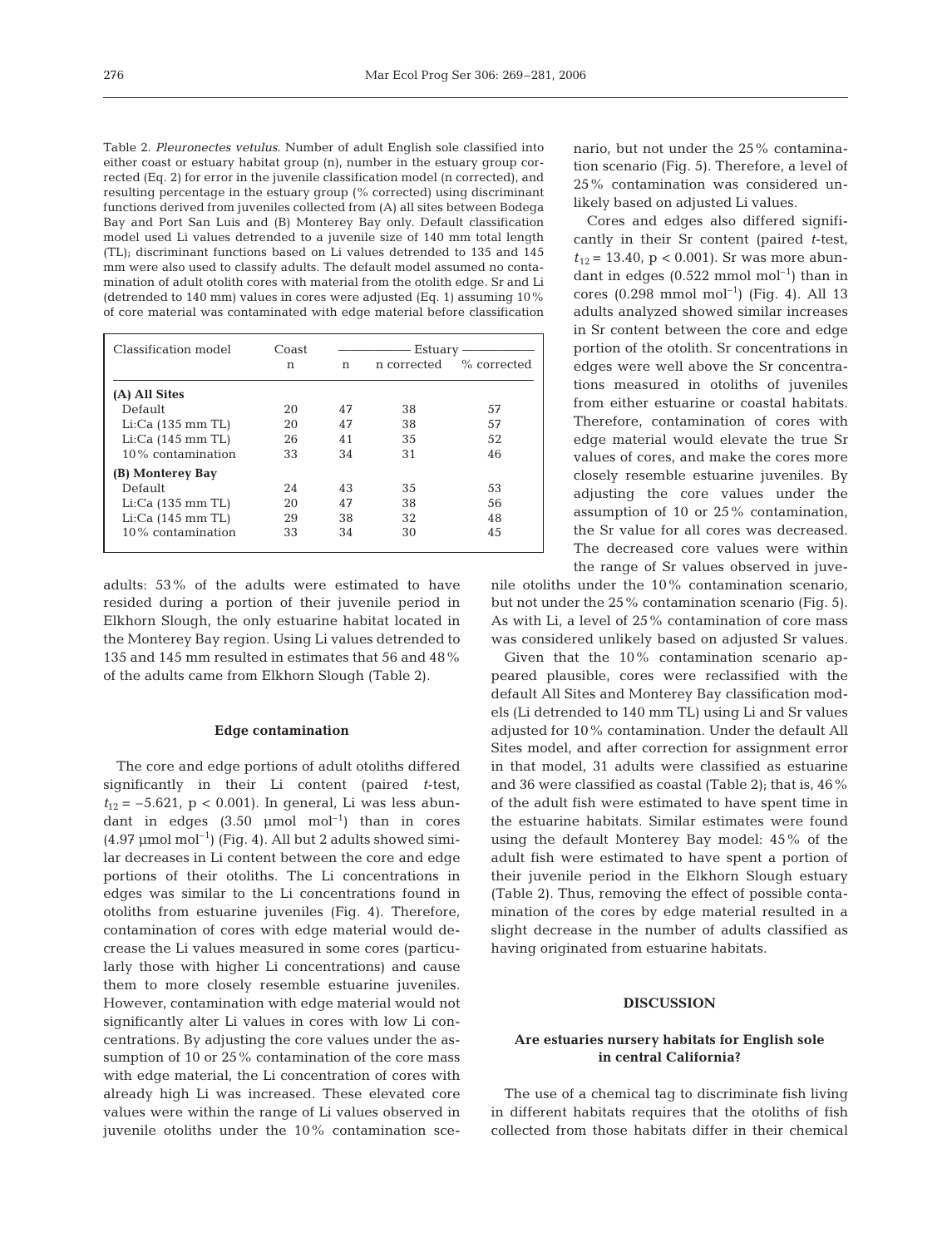

Fig. 5. *Pleuronectes vetulus*. Concentration of (A) Li and (B) Sr in otoliths from juveniles and adults. Element concentrations are shown for juveniles collected from coastal and estuarine habitats and for cores of otoliths from adults collected from Monterey Bay. Core values are shown under 3 contamination scenarios: no contamination; 10% of core contaminated with edge material; 25% of core contaminated with edge material. Core values were adjusted to remove effects of contamination using Eq. (1)

composition. In addition, the chemical habitat tag may be used to identify adult fish that once resided in the different juvenile habitats if the tag meets 2 criteria (summarized in Campana et al. 2000). First, the habitat tag should be consistent over the time period during which habitat assignment is to be made. Second, the habitat tag must be characterized using individuals collected from all possible source habitats for the adult population under study. My results indicate that juvenile English sole living in estuarine and coastal habitats had otoliths that differed significantly in their chemical composition. The habitat tag was found to be present and consistently distinguishable in juveniles collected over a 3 yr period (1998 to 2000)—the time period during which the adult fish used in this study would have been living in the juvenile habitats. In addition, the habitat tag was consistent over the 2

spatial scales (All Sites and Monterey Bay) that encompassed the likely source-habitats of adults with alternate life histories: all sites in the study area could be sources of migratory adults whereas only sites in the Monterey Bay are the likely source of non-migrants. Thus, the chemical habitat tag was found to meet all criteria for use in identifying the juvenile habitats from which adult fish recruited.

The All Sites and Monterey Bay classification models produced very similar estimates of percentage of the adult population that resided in estuaries as juveniles: 46 to 57% and 45 to 56%, respectively; thus, the estuarine contribution to the central California English sole population was estimated to be approximately 50%, irrespective of the model used. Estuaries, however, comprise much less than 50% of the available juvenile habitat in central California. For example, in the Monterey Bay region, the intertidal and subtidal habitats of Elkhorn Slough (the only estuary in the region) cover approximately  $11.8 \text{ km}^2$ , while suitable coastal habitat (sandy bottom between 10 and 30 m depth; Krygier & Pearcy 1986) covers approximately 177 km<sup>2</sup>. Therefore, even though estuarine habitat comprises only about 6% of the available juvenile habitat, the estuary appears to be the source of approximately half of the adult fish collected in the region. This result suggests that estuarine habitats in central California are acting as nursery habitats by contrFibuting substantially more individuals per unit area to the adult English sole population than the adjacent coastal habitats (Beck et al. 2001).

The disproportionate contribution of 1 juvenile habitat to the adult population may be due to fish in that habitat having higher densities, higher growth rates, lower mortality, or more successful recruitment to the adult population (Beck et al. 2001). Past research on English sole along the west coast of North America has found evidence that estuaries can support higher densities (Krygier & Pearcy 1986, Rogers et al. 1988, Gunderson et al. 1990) and faster growth rates (Krygier & Pearcy 1986, Brown 2003) than coastal habitats. In addition, 1 study using parasites as a natural tag of estuarine residence concluded that the majority of adult English sole had recruited to the adult population from estuarine habitats (Olson & Pratt 1973). These findings suggest that estuarine habitats may be producing more juvenile English sole because they support a higher density of faster-growing fish that successfully recruit to the adult population.

#### **Juvenile habitat tag**

The classification success of the discriminant models generated in this study was due to consistent differences in Sr:Ca and Li:Ca ratios in the otoliths of estuar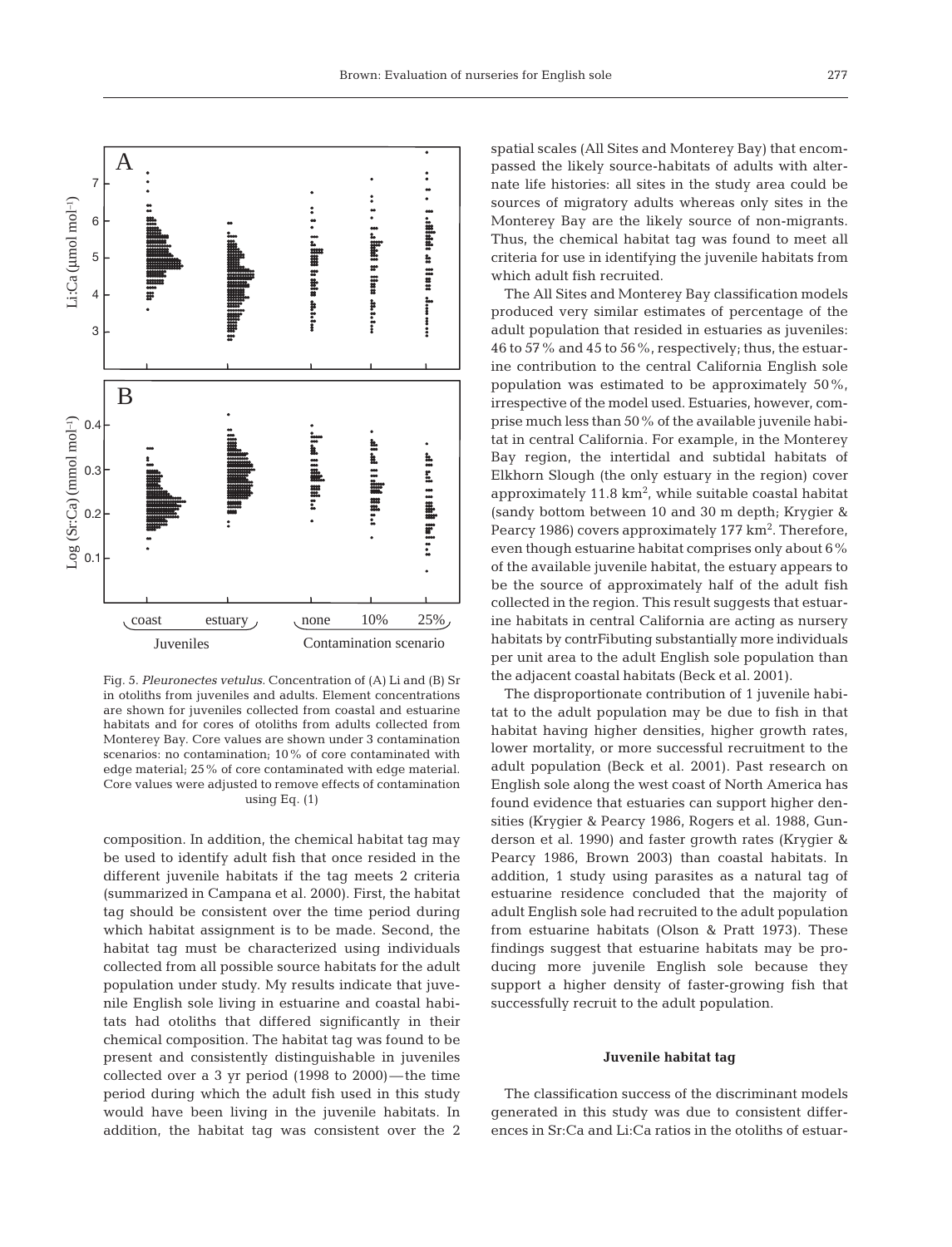ine and coastal fish; Sr:Ca was higher and Li:Ca was lower in estuarine habitats. A number of environmental and physiological factors (e.g. temperature, salinity and growth rate) can influence deposition of trace elements in otoliths. The estuarine habitats examined in this study are characterized (during the summer/fall juvenile growth season) by higher salinities, faster growth rates and warmer and more variable water temperatures than the surrounding coastal habitats (Broenkow 1977, Brown 2003). Thus, the pattern found in this study of elevated Sr:Ca in estuarine English sole may have been caused by Sr:Ca concentrations being positively correlated with any of these factors. Previous studies on various fish species have found Sr:Ca to be positively correlated with temperature (Kalish 1989, Bath et al. 2000, Yamashita et al. 2000), salinity (Kalish 1990, Secor & Rooker 2000) and growth rates (Yamashita et al. 2000). Alternatively, increased deposition of Sr in otoliths of estuarine English sole may be due to higher stress levels caused by the frequent and extreme fluctuations in water temperature and salinity in estuarine environments (Kalish 1992, Yamashita et al. 2000). Controlled laboratory experiments are needed to determine which of these factors may be responsible for the elevated Sr:Ca values in estuarine English sole.

Although multiple studies have found Li to be a useful element for differentiating habitat groups (Milton et al. 1997, Campana et al. 2000, Rooker et al. 2001, Gillanders 2002b, Gillanders & Kingsford 2003), very little attention has been given to determining the environmental and physiological factors that effect Li incorporation into otoliths. Fluvial input from continents is one of the major sources of dissolved Li in coastal waters and the abundance of this element has been shown to be negatively correlated with salinity (Bruland 1983). A negative relationship between Li:Ca and salinity is consistent with the pattern found in this study of elevated Li:Ca values in the otoliths of coastal juveniles (estuaries in central California are hypersaline in summer months). The present study also found a significant negative relationship between otolith weight and Li:Ca, indicating that ontogenic processes influenced Li incorporation into otoliths. These results indicate that multiple factors may influence the deposition of Li in otoliths. This is an area that requires further study. Fortunately, it is not necessary to understand the mechanisms responsible for generating habitat-related differences in elemental concentrations to be able to use these chemical differences as habitat tags (Thorrold et al. 1998a).

The discriminant models, based on the habitatrelated differences in Sr:Ca and Li:Ca, classified coastal juveniles with more accuracy than estuarine juveniles. One possible reason for lower classification accuracy for estuarine juveniles is that environmental conditions are more variable in estuaries than on the coast. Within an estuary, individual fishes can experience vastly different environmental conditions depending on their location within the estuary. For example, fishes that reside in the upper channels and mudflats of Elkhorn Slough will experience higher temperatures and salinities than those living near the mouth (Broenkow 1977). The variability in environmental conditions among the estuaries in this study is also quite large: some estuaries are small and shallow (Bolinas Lagoon), while others are large and deep (Drake's Estero); some receive large inputs of agricultural runoff (Elkhorn Slough), while others receive large amounts of industrial runoff (San Francisco Bay). In comparison, the coastal habitats in central California have fairly constant environmental conditions (Broenkow 1977, Brown 2003). Given the increased variability in environmental conditions in estuaries, the estuarine habitat tag is probably more variable and difficult to accurately classify than the coastal habitat tag.

Misclassification of some juveniles may have been caused by their movement into the collection habitat from an adjacent alternative habitat type. Depending on the timing of the move relative to the time of capture, the measured habitat tag might be either typical of the alternative habitat type or an intermediate value. This potential cause of misclassification was explored by examining posterior probabilities (i.e. the probability of assignment to each habitat group). A fish that had moved recently should have a low probability of assignment in the habitat from which it was collected and a high probability of assignment in the alternative habitat type. A few individuals were identified that fit the above profile and, thus, might have recently moved into the collection habitat. However, the majority of the fish that were misclassified had intermediate probabilities (0.40 to 0.60) of classification in either habitat group. This pattern of posterior probabilities could be caused by fish spending a significant amount of time in both juvenile habitats types either by moving frequently between habitats or by moving into the habitat of capture weeks to months prior to capture. In addition, a fish residing in an area with environmental conditions that were either atypical or intermediate in comparison to most estuarine and coastal habitats may have intermediate posterior probabilities. The current study could not differentiate between these alternative causes of misclassifications.

### **Adult classification method**

To use chemical habitat tags to identify the juvenile habitats from which adult fish recruited, the chemical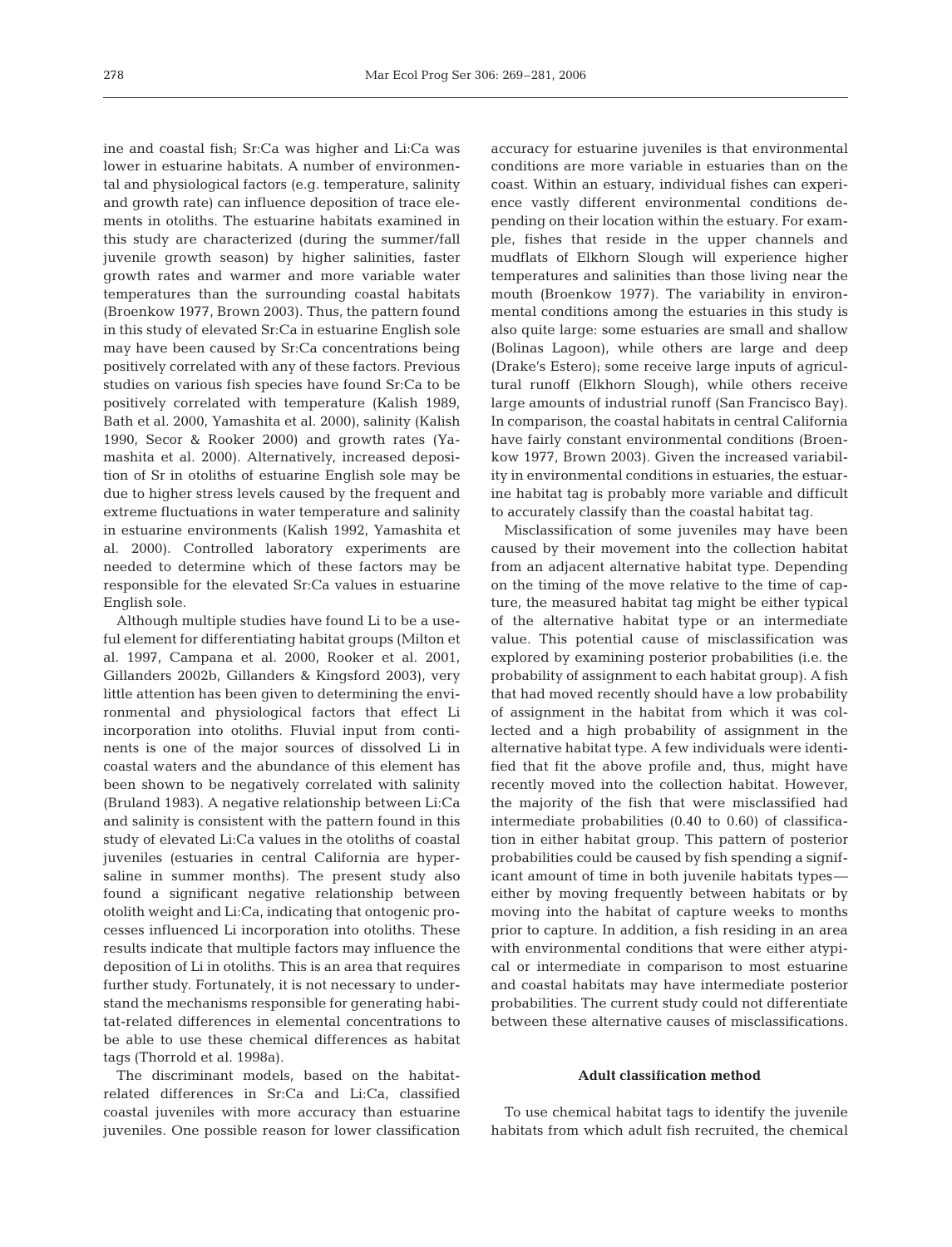composition of the juvenile portion of the adult otoliths must be determined. In this study, the juvenile portion of adult otoliths was extracted by cutting away the surrounding otolith material and analyzing the chemical composition of the juvenile core with the same methods used on otoliths from juveniles. Gillanders & Kingsford (1996) successfully used this core extraction method to differentiate adult blue groper *Achoerodus viridis* that had recruited from rocky reefs and estuaries. The core-extraction method appears to have been applied successfully in this study as well; the range of Sr:Ca and Li:Ca values in the juvenile cores were similar to the range of Sr:Ca and Li:Ca values found in juvenile otoliths. Therefore, the discriminant functions based on the chemical composition of otoliths from estuarine and coastal juveniles could be used to classify adults as having recruited from either estuarine or coastal habitats.

Using the default All Sites and Monterey Bay classification models, I estimated that 57 and 53% of the adult fish had lived as juveniles in estuarine habitats, respectively. These percentages were determined by correcting the initial estimates generated by the classification models to account for errors in habitat assignment. Errors in habitat assignment had to be corrected for because the error rates were not equivalent for the 2 habitat groups; the model had a higher probability of mis-assigning a fish to the estuarine group than to the coastal group. The corrected percentages represented better estimates of true estuarine contribution than the initial values produced by the models, as long as the error rates in assignment were equal for juveniles and adults. Because the adults used in this study were living in the same habitats at the same time as the juveniles used to create the classification models, there was no obvious reason to doubt the validity of this assumption.

The default All Sites and Monterey Bay classification models used Li values for juveniles that were detrended to an end-of-season fish size of 140 mm. The negative relationship between Li:Ca and otolith size (≈fish size) had to be removed for 2 reasons. First, the habitat-related difference in Li:Ca values between estuarine and coastal fish would have been confounded by ontogenetic trend, and the classification accuracy of discriminant models would have been diminished. Second, the juvenile cores extracted from the adult otoliths contained material deposited over the entire juvenile growth season. Thus, Li:Ca values in cores are representative of Li:Ca values found in the otoliths of large juveniles. If the classification model had not used Li values detrended to an end-of-season fish size, then the distribution of Li values in juvenile otoliths would not have overlapped the distribution of Li values in juvenile cores. Classification of adults

would not have been possible if discriminant models had used raw Li:Ca values.

An end-of-season fish size of 140 mm TL was chosen as the default model for detrending Li:Ca values. Choosing an appropriate end-of-season size is important because it determines the mean of the Li distribution for juvenile fish and, thus, can affect the assignment of adults to habitat groups. Changing the end-ofseason fish size by  $\pm 5$  mm TL did alter the percentage of the adults that were assigned to estuarine and coastal habitat groups. However, the change was not substantial (i.e. 5% or less in either direction).

In the core-extraction method, which requires cutting away the surrounding otolith material, there was the potential for contamination of the core by edge material. Contamination can modify the habitat tag present in the cores if edge material has a different chemical composition than core material. Core material and edge material was found to have different Sr:Ca and Li:Ca concentrations and, because edge material had higher Sr:Ca and lower Li:Ca, contamination may have led to the misclassification of some coastal fish and, thus, an over estimate of estuarine contribution. When adult fish were reclassified using core values adjusted for 10% contamination, the estimates of estuarine contribution were reduced to 46 and 45% for the default All Sites and Monterey Bay classification models. However, this was probably an extreme estimate of the impact of contamination on adult classification because it is unlikely that all cores were contaminated. In addition, the material that would have caused contamination (Age 1 material located immediately adjacent to the cores) may have been more similar in chemical composition to the core than the edge material that was analyzed in this study (a mixture of Age 1 and Age 2+ material). Therefore, the presence of edge material in extracted cores may not have had as large an influence on the chemical composition of cores as was assumed in the contamination model.

## **CONCLUSIONS**

Chemical habitat tags in otoliths were used to assign juvenile English sole to a habitat group (estuarine or coastal) with an accuracy of 77% for the All Sites model and 82% for the Monterey Bay model. The proportion of adult fish that were assigned to the estuarine habitat group was estimated to range between 45 and 57%, depending on the model used. This level of estuarine contribution to adult English sole populations is much higher than would be expected based on the relative area of estuarine and sandy coastal habitats in central California. Evidence for disproportionate con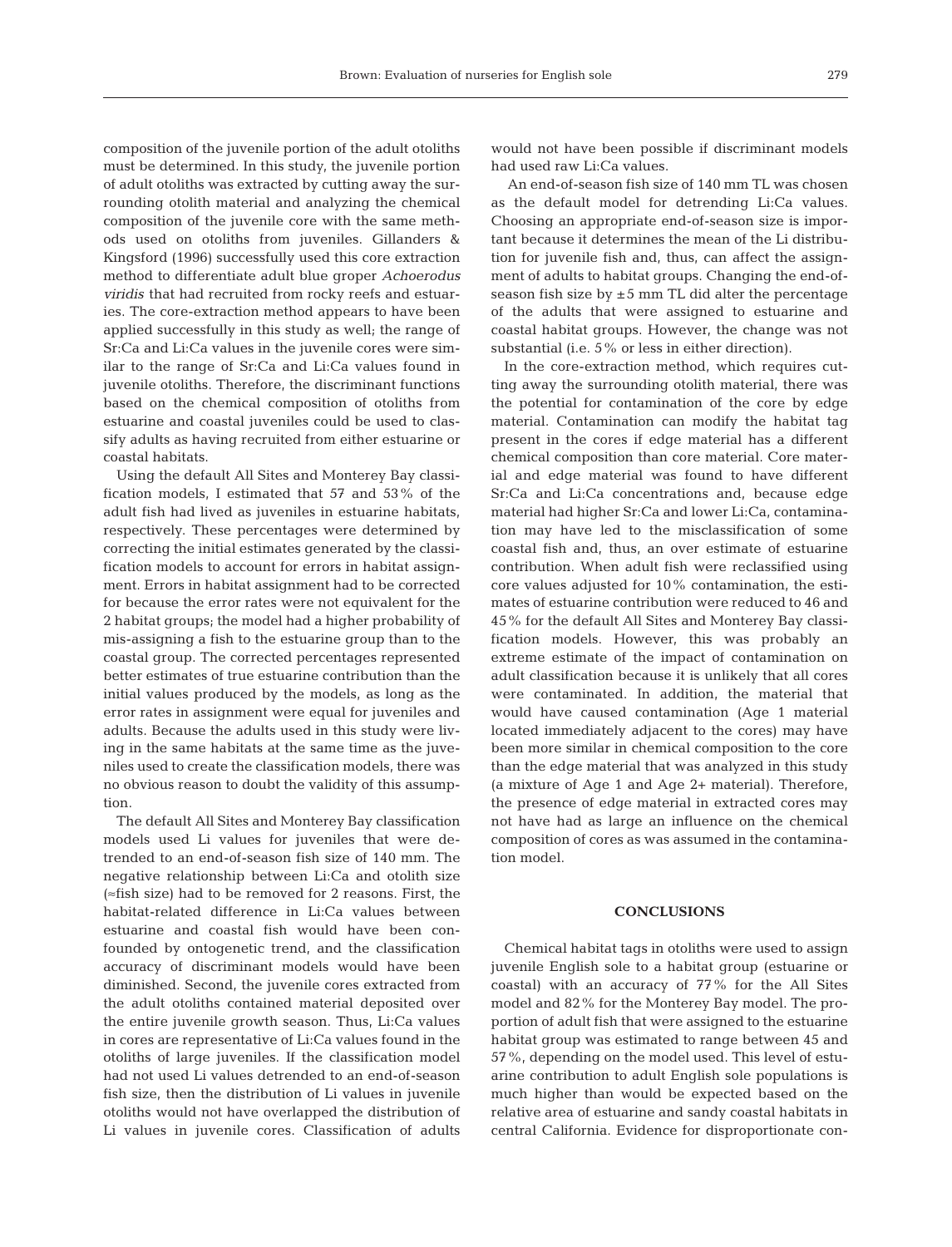tribution of estuarine habitats to adult flatfish populations has recently been found for 2 other flatfish species—stone flounder *Platichthys bicoloratus* in Sendai Bay, Japan (Yamashita et al. 2000), and California halibut *Paralichthys californicus* in southern California (Forrester & Swearer 2002). These findings combined with those of the current study suggest that estuarine habitats may commonly function as nursery habitats for juvenile flatfishes. Many estuarine habitats in California, and around the globe, are vulnerable to loss or deterioration from a variety of processes, including erosion, pollution and urbanization. Conservation of these estuarine nursery habitats may be an important step in maintaining high levels of recruitment to harvested flatfish populations. To more fully determine the importance of estuarine habitats to the maintenance of English sole populations in California, the contribution of estuaries should be determined over larger spatial and temporal scales. Identifying the regions in which disproportionate contribution consistently occurs would help to determine which estuarine habitats should be targeted for protection.

*Acknowledgements*. Thanks to K. Crow, S. Forde, C. Hays, C. Phillis, L. Garske, I. Tetreault, J. Hie, K. Menard and others for helping with fish collections, and R. Baxter, C. Pattison, B. Hardy, and C. Roberts for providing samples from their monitoring programs. I am grateful to A. Birkhead for help with laboratory work and R. Franks for help with analyzing samples by ICPMS. P. Raimondi, M.Carr, C. Grimes, B. Gillanders and 2 anonymous reviewers provided useful comments on this manuscript. This research was supported by awards from the Achievement Rewards for College Scientists Foundation, Dr. Earl H. Myers and Ethel M. Myers Oceanographic and Marine Biology Trust, Sigma Delta Epsilon, Friends of the Long Marine Laboratory, Phi Beta Kappa, and the Estuarine Reserves Division, Office of Ocean and Coastal Resource Management, National Ocean Service, National Oceanic and Atmospheric Administration. This is contribution number 179 from PISCO, the Partnership for Interdisciplinary Studies of Coastal Oceans—a long-term ecological consortium funded by the David and Lucile Packard Foundation.

#### LITERATURE CITED

- Bath GE, Thorrold SR, Jones CM, Campana SE, McLaren JW, Lam JWH (2000) Strontium and barium uptake in aragonitic otoliths of marine fish. Geochim Cosmochim Acta 64: 1705–1714
- Beck MW, Heck KL Jr, Able KW, Childers DL and 9 others (2001) The identification, conservation, and management of estuarine and marine nurseries for fish and invertebrates. BioScience 51:633–641
- Broenkow WW (1977) Water chemistry of Elkhorn Slough and Moss Landing harbor. In: Nybakken JW, Cailliet GM, Broenkow WW (eds) Ecological and hydrographic studies of Elkhorn Slough, Moss Landing harbor and nearshore coastal waters, July 1974 to June 1976. Moss Landing Marine Laboratories, Moss Landing, CA, p 388–465

Brown JA (2003) An evaluation of the nursery role of estuar-

ies for flatfish populations in central California. PhD dissertation, University of California, Santa Cruz, CA

- Brown JA (in press) Classification of juvenile flatfish to estuarine and coastal habitats based on the elemental composition of otoliths. Estuar Coast Shelf Sci
- Bruland KW (1983) Trace elements in sea-water. In: Riley JP, Chester R (eds) Chemical oceanography. Academic Press, London, p 157–220
- Campana SE (1999) Chemistry and composition of fish otoliths: pathways, mechanisms and applications. Mar Ecol Prog Ser 188:263–297
- Campana SE (2001) Accuracy, precision and quality control in age determination, including a review of the use and abuse of age validation methods. J Fish Biol 59:197–242
- Campana SE, Neilson JD (1985) Microstructure of fish otoliths. Can J Fish Aquat Sci 42:1014–1032
- Campana SE, Thorrold SR (2001) Otoliths, increments, and elements: keys to a comprehensive understanding of fish populations? Can J Fish Aquat Sci 58:30–38
- Campana SE, Gagne JA, McLaren JW (1995) Elemental fingerprinting of fish otoliths using ID-ICPMS. Mar Ecol Prog Ser 122:115–120
- Campana SE, Chouinard GA, Hanson JM, Frechet A, Brattey J (2000) Otolith elemental fingerprints as biological tracers of fish stocks. Fish Res 46:343–357
- Dove SG, Gillanders BM, Kingsford MJ (1996) An investigation of chronological differences in the deposition of trace metals in the otoliths of two temperate reef fishes. J Exp Mar Biol Ecol 205:15–33
- Forrester GE, Swearer SE (2002) Trace elements in otoliths indicate the use of open-coast versus bay nursery habitats by juvenile California halibut. Mar Ecol Prog Ser 241: 201–213
- Gillanders BM (2002a) Connectivity between juvenile and adult fish populations: do adults remain near their recruitment estuaries? Mar Ecol Prog Ser 240:215–223
- Gillanders BM (2002b) Temporal and spatial variability in elemental composition of otoliths: implications for determining stock identity and connectivity of populations. Can J Fish Aquat Sci 59:669–679
- Gillanders BM, Kingsford MJ (1996) Elements in otoliths may elucidate the contribution of estuarine recruitment to sustaining coastal reef populations of a temperate reef fish. Mar Ecol Prog Ser 141:13–20
- Gillanders BM, Kingsford MJ (2000) Elemental fingerprints of otoliths of fish may distinguish estuarine 'nursery' habitats. Mar Ecol Prog Ser 201:273–286
- Gillanders BM, Kingsford MJ (2003) Spatial variation in elemental composition of otoliths of three species of fish (family Sparidae). Estuar Coast Shelf Sci 57:1049–1064
- Gillanders BM, Able KW, Brown, JA, Eggleston DB, Sheridan PF (2003) Evidence of connectivity between juvenile and adult habitat for mobile marine fauna: an important component of nurseries. Mar Ecol Prog Ser 247:281–295
- Gunderson DR, Armstrong DA, Shi YB, McConnaughey RA (1990) Patterns of estuarine use by juvenile English sole *(Parophrys vetulus)* and Dungeness crab *(Cancer magister)*. Estuaries 13:59–71
- Halden NM, Mejia SR, Babaluk JA, Reist JD, Kristofferson AH, Campbell JL, Teesdale WJ (2000) Oscillatory zinc distribution in Arctic char *(Salvelinus alpinus)* otoliths: the result of biology or environment? Fish Res 46:289–298
- Heck KL Jr, Hays CG, Orth RJ (2003) A critical evaluation of the nursery role hypothesis for seagrass meadows. Mar Ecol Prog Ser 253:123–136
- Jow T (1969) Results of English sole tagging off California. Pac Mar Fish Comm Bull 7:16–33